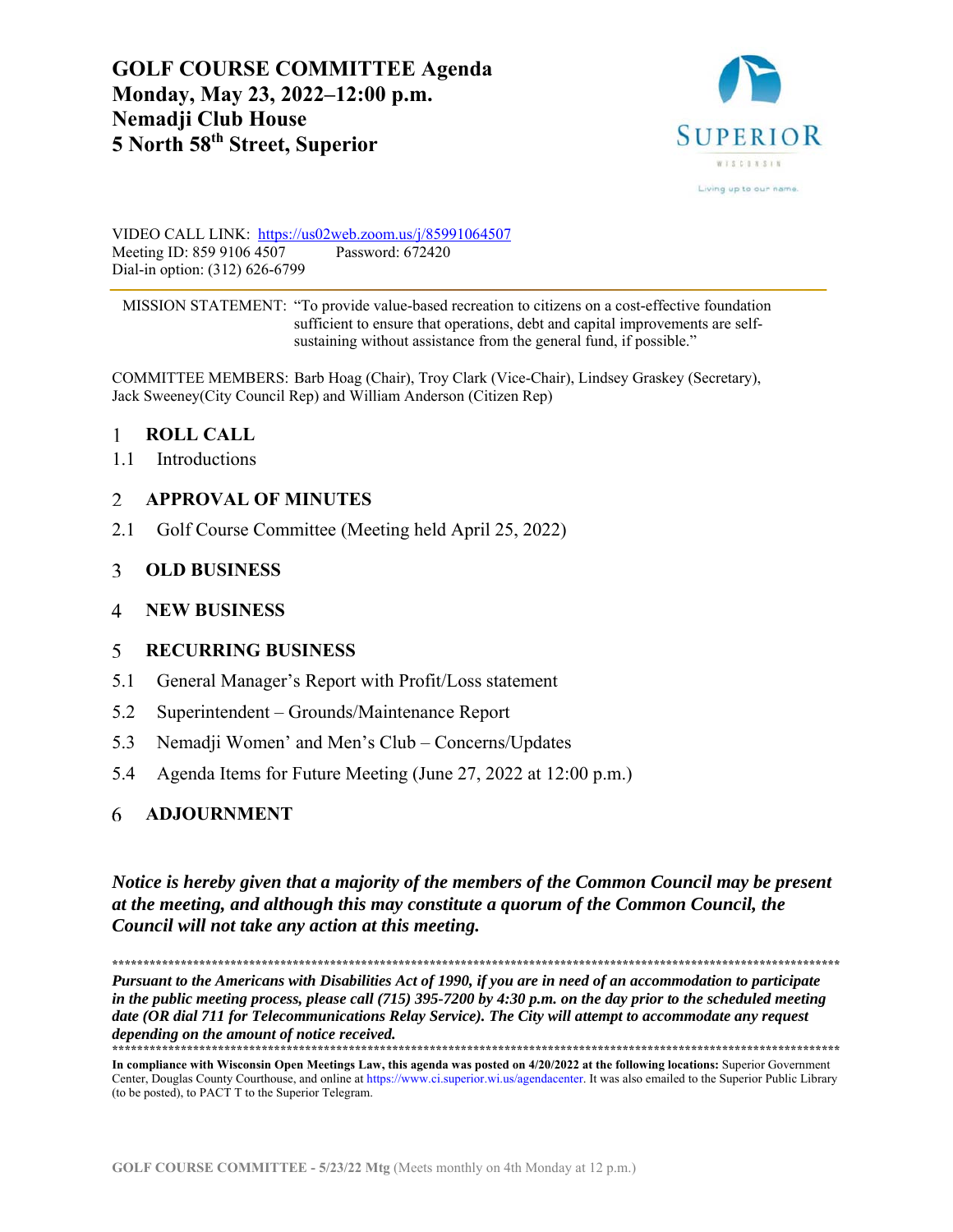# **GOLF COURSE COMMITTEE PROCEEDINGS Monday, April 25, 2022 Noon in Room 204 and Remotely via ZOOM\***

Members Present: Barb Hoag, Troy Clark, Lindsey Graskey

Advisory Members and Others Present: Linda Cadotte, Tom Beaudry, Vince Dodge, Jon Cheshire\*, William Anderson

Members Excused: Jack Sweeney

Golf course meeting called to order at 12:00 p.m.

## **1. Roll call was done**.

**2. Seeking approval of the March 28, 2022 Golf Course Committee Meeting Minutes** 

**Motion by Graskey, seconded by Clark and carried, to approve the March 28, 2022 meeting minutes.** 

## **3. Old Business**

## **3.1 Elect Golf Course Committee Secretary**

Graskey brought to the meeting a desire to fulfill the secretary roll at this time.

# **Motion by Hoag, second by Clark and carried to elect Graskey as sitting secretary.**

Graskey then proceeded to take the minutes for the April 25, 2022 meeting.

## **4 New Business**

# **4.1 Update on results for soft opening/grand opening/results of brunch**

The results of brunch were successful in reaching the goals Kemper has projected through use of feed back surveys & the usage of QR codes to yield 127 guests participating. The overall average involving food, service, & atmosphere sits in the 4.8 average out of 5. The soft opening of the brunch entertained 94 guests with an increase of 241 East Brunch guests. Momentum is building as Kemper provides promotional direction through coupon to connecting a cross promo with food to shop discounts. Giving both exposure to two revenue streams beyond the course sales. Vice Chair Clark asked if weekly hours would be set to 7 days a week. Beaudry confirmed the hours will be 7A-7P with brunch executed only on Sundays with full menu also available for purchase.

# **4.2 Value of free Par 3 Course**

The value of the free Par 3 course was discussed by Beaudry for the rebranding to be now known as Compass Course. The usages are ranging from current members practicing to playing grounds for Junior League which is set to start week of June 23rd, 2022. Another use of the Par 3 course is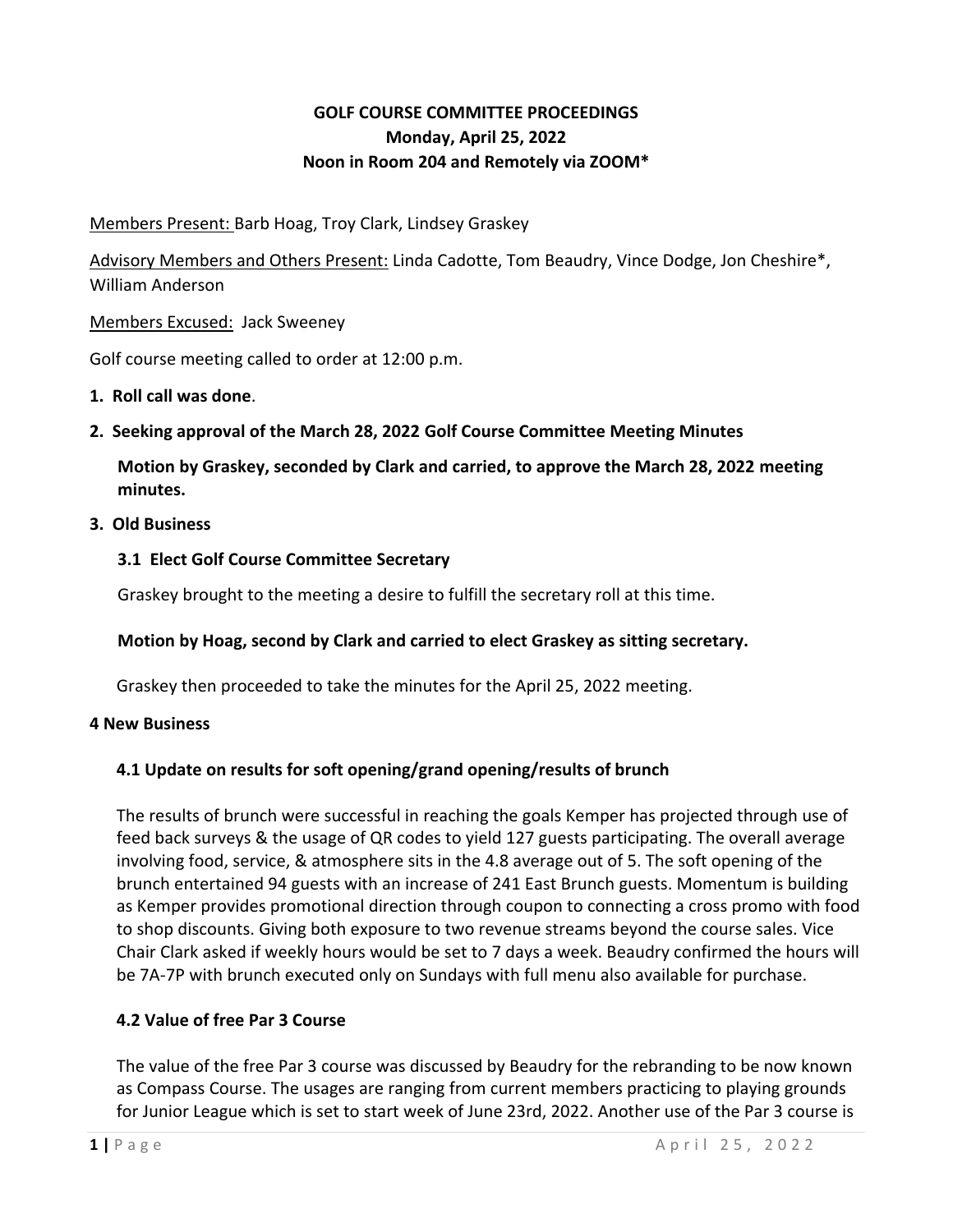to provide clinics tailored to current members along with attract new golfers to experience the multiple amenities being produced by Kemper in year three. Kids in the Park Program will be reintroduced while working with the city. At this time, it was expressed transportation will be a challenge. It was also mentioned the Par 3 course will be organized through a scheduling system to utilize.

## **4.3 Appointment of new committee member due to Robert Kolbe's resignation**

Bob Kolby's letter of resignation was received. This resignation filed. At the time, the golf committee has an open seat to be filled by Mayor Paine in the future by appointee to then be presented at council for approval. At this time, one individual has shown interest, but no one other letters of interest have come forward.

## **4.4 Weather Warning Signage/notification**

Weather Warning Signage was discussed in relation to the usage of a horn warning compared to a signage warning. The members of the committee took no action as it was discussed in previous meetings signage would would be used as the best option along with guests exercising their own response to their safety on the course. No further discussion was had.

## **4.5 Women's and Men's Spring meetings**

The Nemadji Women's and Men's Club meeting were held Tuesday, April 19th, at 7P & Friday, April 1st, at 7P respectively. Women's Club expressed the professionalism of Kemper during their meeting as Kemper's presentation lead to an overall excitement by the Women's Club of the future to come. The Women's Club had 38 members in attendance. The Women's Club meeting was held for the first time in two years. The Women's Club also decided on investing in clinics for their members versus the past protocol of contributing to the beautification on the golf course.

The Men's Club had 114 members in attendance. The discussion of the iPad installation program involving digital entry of handicaps was a highlight to the meeting . New boards members were assigned to see new improvements to reflect the change in current & trending gold styles.

## **5 Recurring Business**

# **5.1 Profit/Loss‐Budget/Actual Statement**

There was an electrical need the front of the house/restaurant was recognized and rearranged to add to the amenities & investment in motion. This cost was an unexpected cost at the time, the matter has been resolved & applied to the profit/loss report. Manager's report expressed a continuation of work towards staffing training & a shortage of work ( specifically rangers ) being operational concerns. Management expressed succeeding to level 2 green certified leading to safety national in motion. Work in team player development can be accessed on the Nemadji Golf Course website. Calendar of these events & teaching related opportunities are being added to help communicate the development & its plan. Marketing has concentrated mostly on digital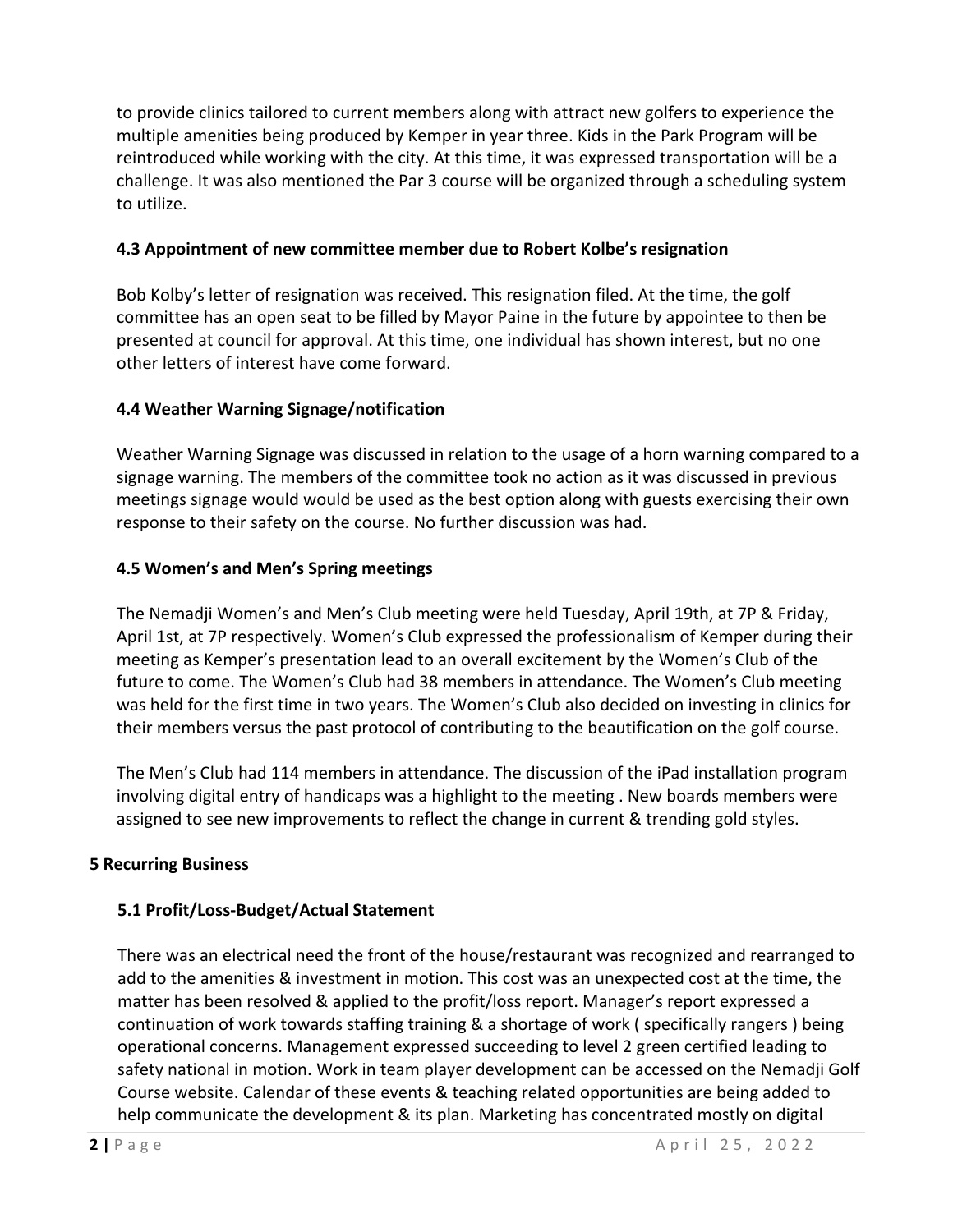content, specifically social media, to communicate the opening of the course & its conditions. Email blasts as a form of marketing have shown strength & originality as the content of these emails are scripted creatively. Membership passes are slow, but this is no surprise as weather helps increase sales when consistent & ideal. Another note is the kitchen's success is positive & the next improvement is replacing the carpet in the dining area.

# **5.2 Superintendent ‐ Grounds/Maintenance Report**

Grounds staff are progressing well with a full roster at the moment. Greens are forming, frost has left the ground. Chair Hoag inquired about why the score card had not changed as previously discussed to display the four 9 hole courses. Head Grounds Manager Dodge answered technical first, practical second in relation to the greens conditions. A decrease in tee spots weighed in this decision as well. Warmer weather will begin to see the improvements benefits.

# **5.3 Nemadji's Women's and Men's Club ‐ Concerns/Updates**

Women's Club improvement funds will go towards skills clinics for members. Excitement continues to roll through from annual meeting at heading into the start of leagues for the Women's Club. Men's Club is looking into weather/Spring scrambles. All league fees have been paid to date. Vice Chair Clark asked if the the pro shop would be running into product issues as did the year before, Kemper assured products was ordered heavily in order to keep up with the demand & have options for the end of the year payout.

# **5.4 Possible Agenda Items for Future Meetings (Monday, May 23, 2022 at 12:00pm )**

Chair Hoag asked for clarification on how to add items to the agenda, the process was explained by Director Cadotte the procedure on how to add items for the future. Vice Chair Clark asked in new tee signs were here, it's expected to be months until their arrival. No other future agenda items were discussed. The committee was informed the **May meeting will be held at the Nemadji Golf Course dining area**.

# **6. Adjournment**

Motion by Clark second by Grasky and carried, the adjourn the meeting at 12:39pm

Minutes submitted by Lindsey Graskey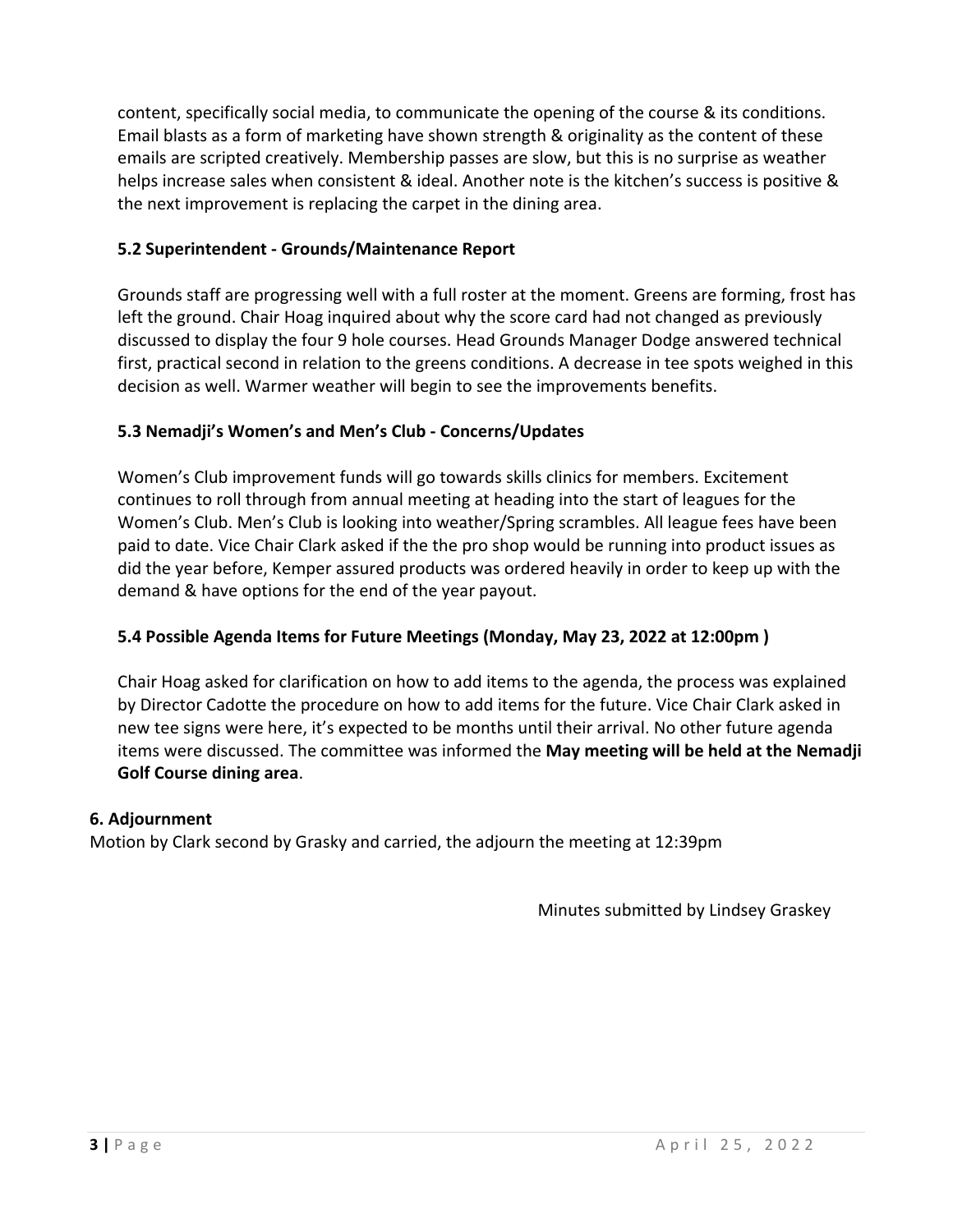

**GOLF COURSE** 

 **April 2022 GM Report** 

**To: Golf Committee** 

- From: Tom Beaudry, GM/Head Golf Professional
- **CC: Jon Cheshire**

### **April Key Financial Performance Highlights:**

Not being able to open the range until April 19<sup>th</sup> and course until April 22<sup>nd</sup> hindered our ability to achieve revenues for the month. Payroll finished slightly over budget MTD but is still under YTD. We continued to improve the clubhouse to help facilitate the new menu and Sunday brunches causing us to finish slightly over budget. We are confident that better weather will allow us to bridge the gap between actual and budgeted NOI.

| <b>April 2022</b>      |    | Actual     |    | <b>Budget</b> |    | Variance  | % Change      |     | 2021 Actual      | % Change |
|------------------------|----|------------|----|---------------|----|-----------|---------------|-----|------------------|----------|
| Nemadji Golf Course    |    |            |    |               |    |           |               |     |                  |          |
| <b>Total Revenue</b>   | S  | 54,865     | S  | 87,372        | S  | (32, 507) | $-0.37205283$ | S   | 111,355          | $-50.7%$ |
| Merchandise COG's %    |    | 95%        |    | 64%           |    | 31%       | 48.4%         |     | 67%              | 41.4%    |
| F&B COG's %            |    | 56%        |    | 34%           |    | 22%       | 65.9%         |     | 41%              | 35.7%    |
| Payroll Expense        | \$ | 72,038     | S  | 67,188        | \$ | 4,850     | 7.2%          | \$  | 59,690           | 20.7%    |
| Other Expense          | \$ | 57,231     | S  | 52,342        | \$ | 4,889     | 9.3%          | \$  | 52,805           | 8.4%     |
| <b>EBITDA</b>          | \$ | (93, 469)  | S  | (45, 683)     | \$ | (16, 347) | 35.8%         | S   | (62, 914)        | 48.6%    |
| <b>Management Fees</b> | \$ | 7,426      | \$ | 7,427         | \$ | (1)       | 0.0%          | \$  | 7,210            | 3.0%     |
| <b>Net Incame</b>      | \$ | (100, 895) | \$ | (53, 110)     | \$ | (47, 785) | 90.0%         | Ŝ   | (23, 557)        | 328.3%   |
| <b>Rounds</b>          |    | 405        |    | 1,398         |    | (993)     | $-71.0%$      |     | 2,523            | -83.9%   |
| Average GF/CF          | \$ | 39         | \$ | 31            | \$ | 8         | 25.8%         | \$  | 26               | 50.0%    |
|                        |    |            |    |               |    |           |               |     |                  |          |
| <b>FY 2022 TYD</b>     |    | Actual     |    | <b>Budget</b> |    | Variance  | % Change      |     | <b>PY Actual</b> | % Change |
| Nemadji Golf Course    |    |            |    |               |    |           |               |     |                  |          |
| <b>Total Revenue</b>   | \$ | 60,020     | S  | 91,406        | \$ | (31, 386) | $-34.3%$      | \$. | 120,093          | $-50.0%$ |
| Merchandise COG's %    |    | 90%        |    | 61%           |    | 29%       | 47.8%         |     | 71%              | 27.5%    |
| F&B COG's %            |    | 69%        |    | 34%           |    | 35%       | 105.0%        |     | 42%              | 64.9%    |
| Payroll Expense        | \$ | 192,881    | \$ | 196,808       | \$ | (3,927)   | $-2.0%$       | \$  | 168,726          | 14.3%    |
| <b>Other Expense</b>   | \$ | 156,207    | \$ | 136,557       | \$ | 19,650    | 14.4%         |     | \$113,133        | 38.1%    |
| <b>EBITDA</b>          | \$ | (313, 281) | S  | (255, 485)    | \$ | (57, 796) | 22.6%         |     | (\$180,492)      | 73.6%    |
| <b>Management Fees</b> | \$ | (29, 705)  | \$ | (29, 708)     | \$ | 3         | 0.0%          |     | (\$28,840)       | 3.0%     |
| Net Income             | s  | (342, 986) | \$ | (285, 193)    | \$ | (57, 793) | 20.3%         | \$  | (209, 332)       | 63.8%    |
| <b>Rounds</b>          |    | 405        |    | 1,398         |    | (993)     | $-71.0%$      |     | 2,523            | -83.9%   |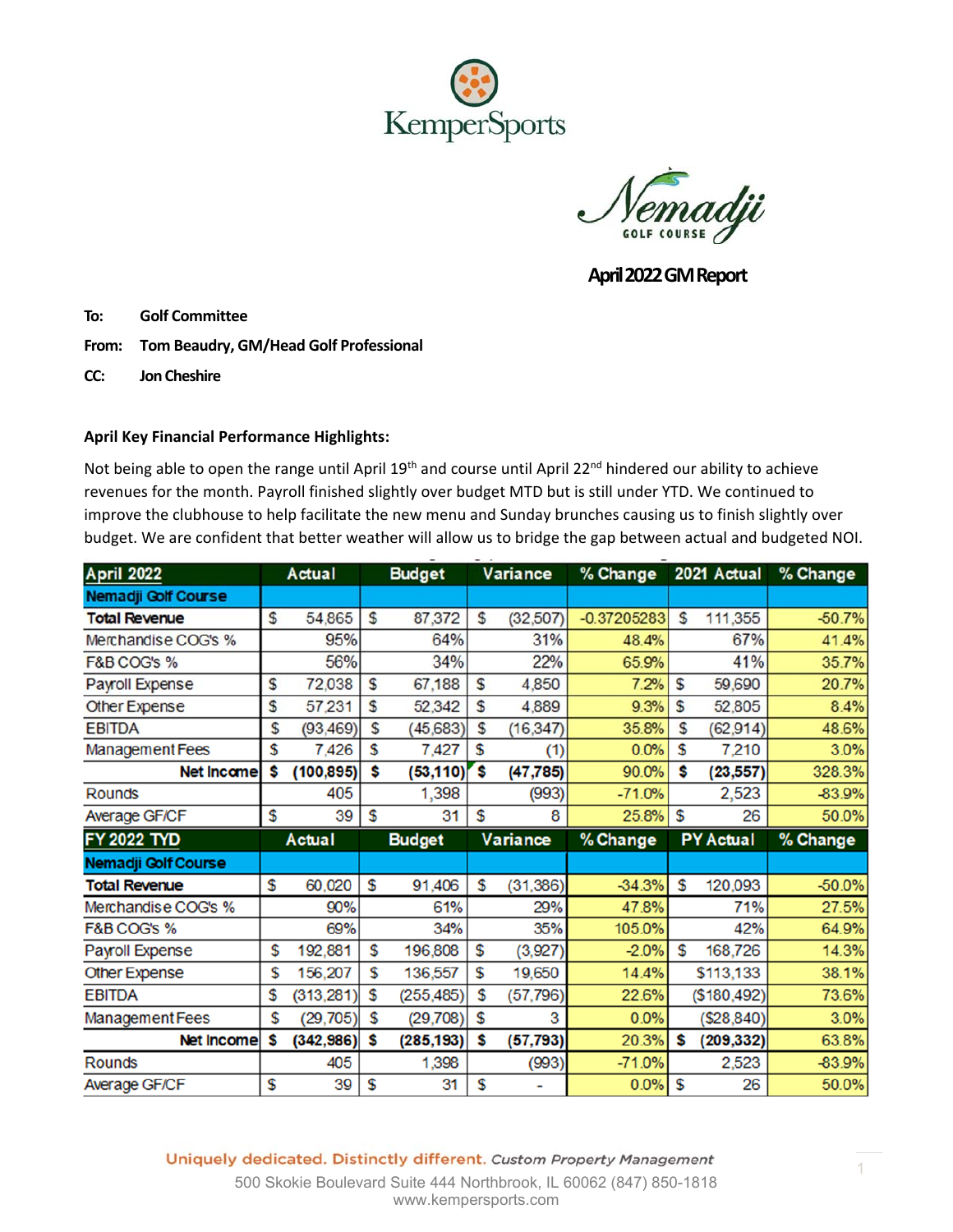

#### **Key Performance Issues:**

- F&B hiring and training continues and challenges with availability with those hired and school not being out yet.
- Supply chain issues exist hindering our ability to fully stock the golf shop.

#### **KemperSports Upcoming Key Initiatives:**

#### **KemperSports Upcoming Key Initiatives:**

- Green to a tee
	- o Level 2 certified and will work to level 3 but the program requires some significant financial commitment to achieve.
- Safety National
	- o First game set for the week of May 23rd.
- True Service
	- $\circ$  True service training set for the week of the 13<sup>th</sup> and the 20<sup>th</sup> of May.
- Player Development
	- o Player development enhancements scheduled in 2022 both in the Jr Golf Program, tournament schedule, clinics, as well as the PGA Hope program.



|                        |             |     |     |     | <b>NPS</b>   Overall Rating   Service Rating   Course Rating   Food Rating   Recommend Rating   # of Surveys |  |
|------------------------|-------------|-----|-----|-----|--------------------------------------------------------------------------------------------------------------|--|
| <b>Goal Index</b>      | 70.0   70.0 |     |     |     |                                                                                                              |  |
| <b>Totals</b>          | 86.4        | 8.6 | 9.2 | 9.5 | 9.5                                                                                                          |  |
| Nemadji Golf Club 86.4 |             | 8.6 | 9.2 | 9.5 | 95                                                                                                           |  |

#### **93 Brunch Survey Results**

| Please Rate the Overall Service | The Quality of Food | The Variety of Food | The Service |
|---------------------------------|---------------------|---------------------|-------------|
| 4.90                            | 4.66                | 4.86                | 4.95        |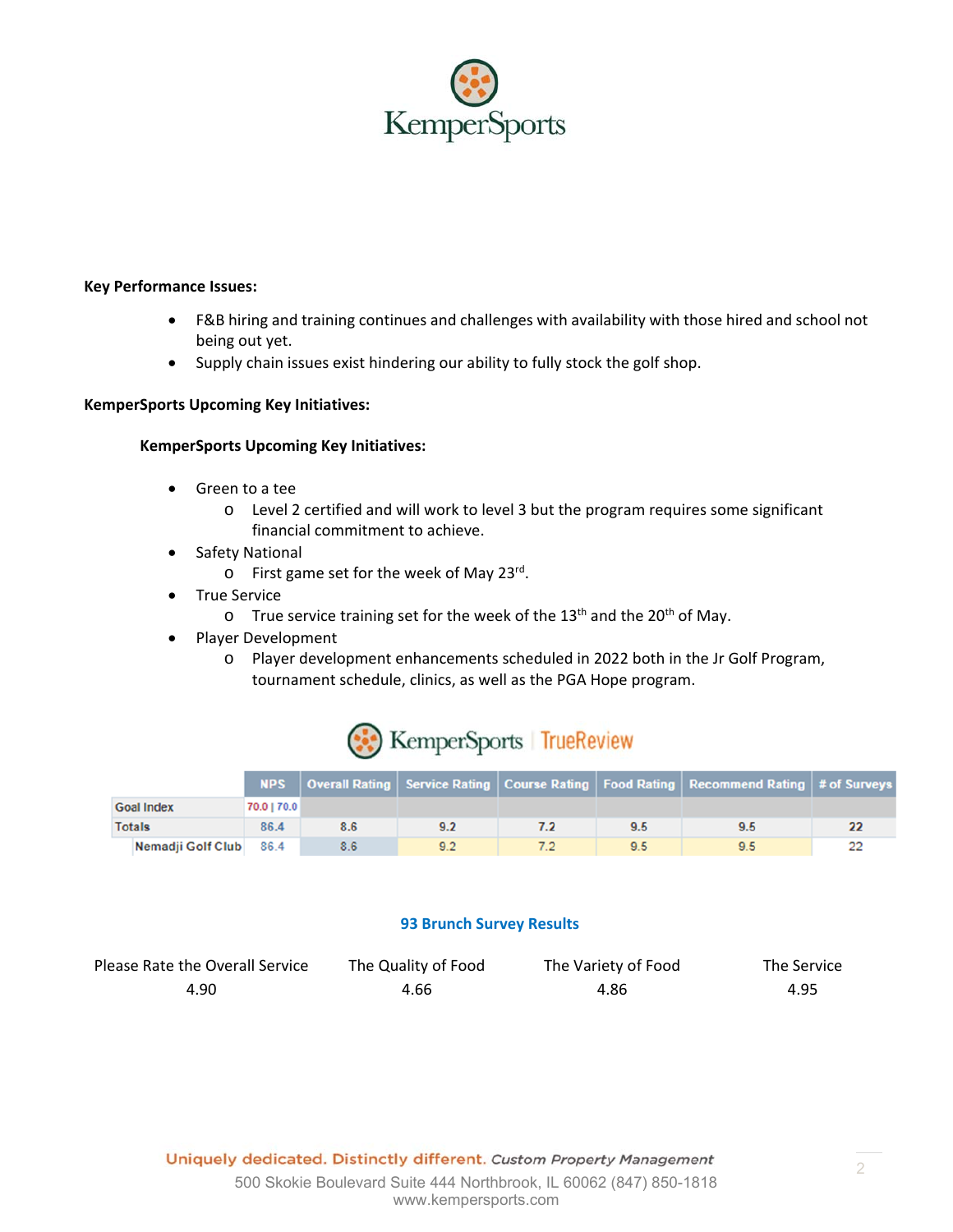

April

**Monthly Summary Totals** 

**MONTHLY BUDGET** 

**ACTUAL MONTHLY REVENUE** 

**VARIANCE TO BUDGET** 

PY MONTHLY REVENUE

\$87,372

 $$55,165$ 

 $-$ \$32,207

 $$111,514$ 

#### **Marketing:**



**C** KemperSports

# Sales & Marketing Snapshot

#### Percentage of Budget



April



Rounds





 $4/16/22$ 

| 2022 Monthly Budget  |                    | 2022 Actual Month Revenue |               |  |  |  |
|----------------------|--------------------|---------------------------|---------------|--|--|--|
| <b>REVENUE CLASS</b> | <b>AMOUNT</b>      | <b>REVENUE CLASS</b>      | <b>AMOUNT</b> |  |  |  |
| Greens/Cart Fees     | \$42,858           | Greens/Cart Fee:          | \$15,631      |  |  |  |
| Lessons / Clinics    | \$0                | Lessons / Clinics         | \$300         |  |  |  |
| F&B                  | \$19,925           | F&B                       | \$15,487      |  |  |  |
| Golf Shop            | \$11,086           | Golf Shop                 | \$18,630      |  |  |  |
| Driving Range        | \$13,503           | Driving Range             | \$5,117       |  |  |  |
| $\sim$               | <b>A CHICALITY</b> | 1.7.7.11111117.           |               |  |  |  |

#### 2021 Actual Month Revenue

**REPORT DATE:** 

| <b>REVENUE CLASS</b> | <b>AMOUNT</b> |                      | 2022 Actual     | 2022 Budget     |
|----------------------|---------------|----------------------|-----------------|-----------------|
| Greens/Cart Fees     | \$65,389      | <b>Paid Rounds</b>   | 395             | 1,098           |
| Lessons / Clinics    | \$160         | <b>Member Rounds</b> | 10              | 300             |
| F&B                  | \$17,341      | <b>Total Rounds</b>  | 405             | 1,398           |
| Golf Shop            | \$15.753      |                      | <b>AVG RATE</b> | <b>AVG RATE</b> |
| Driving Range        | \$12,871      | Rate                 | \$39.00         | \$31.00         |

#### April **ACTION ITEMS / STRATEGIES / COMMENTS**

\* Able to send out updates across email/social as proshop fills inventory

\* Starting Brunch with Soft opening

\* Pushing the season pass purchase prior to May 1st

\* Drive more foot traffic with radio/tv advertisement- especially for the Grille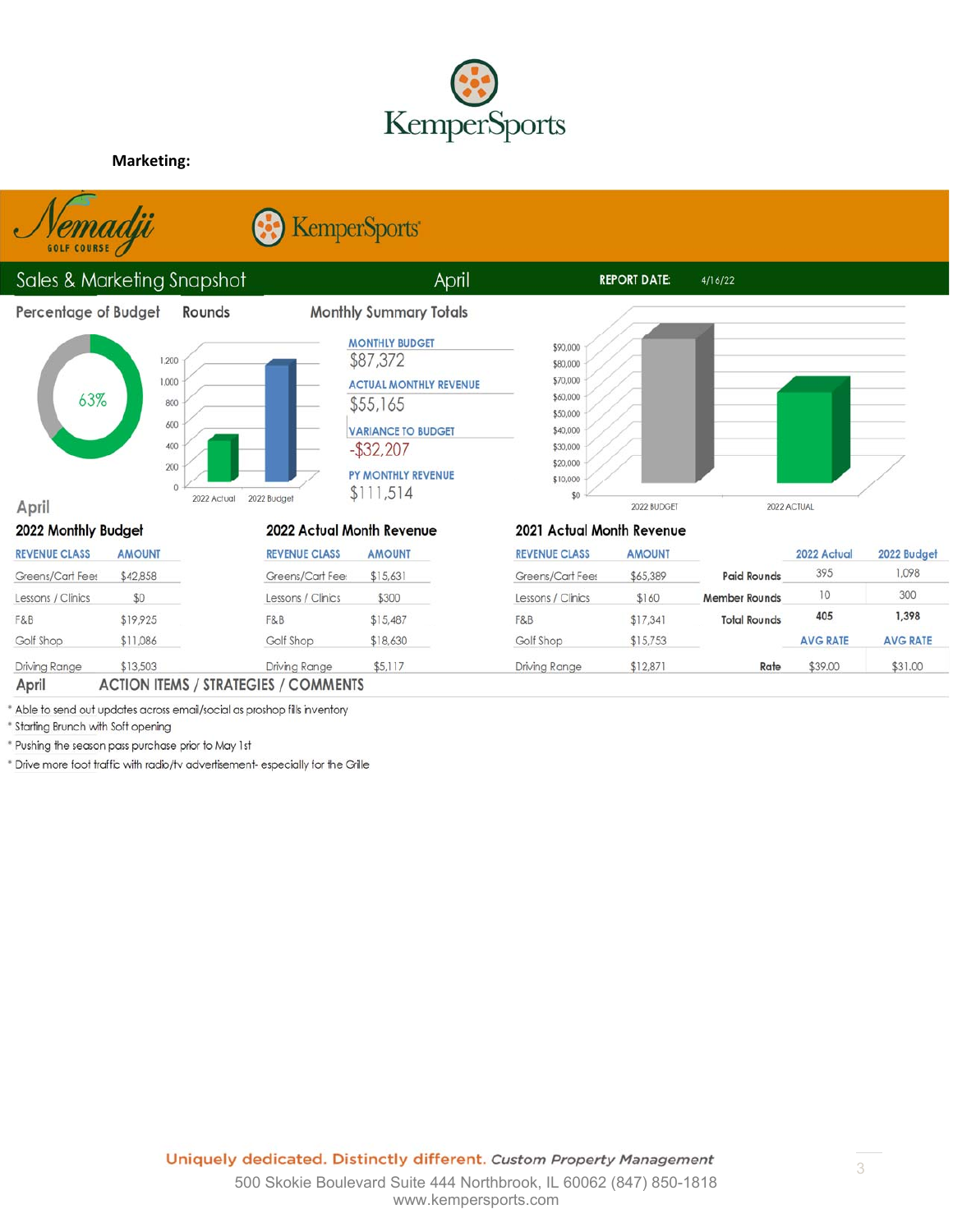

# **Annual Memberships**

| <b>Type of</b><br><b>Membership</b> | <b>Month</b>   | Number Sold in Number Sold in<br>Year | <b>Monthly</b><br>Revenue | <b>Total Annual</b><br>Revenue |
|-------------------------------------|----------------|---------------------------------------|---------------------------|--------------------------------|
| Family                              | $\overline{7}$ | 7                                     | \$8,794.54                | \$8,794.54                     |
| <b>Adult</b>                        | 84             | 96                                    | \$69,300.00               | \$79,200.00                    |
| <b>Adult Limited</b>                | 12             | 15                                    | \$8,400.00                | \$10,500.00                    |
| <b>Adult Couple</b>                 | 0              | 0                                     | \$0.00                    | \$0.00                         |
| <b>Senior</b>                       | 153            | 187                                   | \$103,275.00              | \$105,427.84                   |
| <b>Senior Couple</b>                | 16             | 19                                    | \$19,200.00               | \$22,800.00                    |
| Intermediate                        | 52             | 56                                    | \$18,200.00               | \$19,600.00                    |
| <b>Cart Pass</b>                    | 92             | 111                                   | \$57,500.00               | \$69,375.00                    |
| <b>Cart Pass Coup</b>               | 13             | 17                                    | \$9,750.00                | \$12,750.00                    |
| <b>Cart Pass Lmtd</b>               | 20             | 26                                    | \$11,500.00               | \$14,950.00                    |
| Junior (Under 15)                   | 38             | 44                                    | \$2,280.00                | \$2,760.00                     |
| <b>Junior 16-18</b>                 | 8              | 9                                     | \$1,880.00                | \$2,115.00                     |
| <b>Players Card</b>                 | 51             | 62                                    | \$2,777.48                | \$3,382.48                     |
| Total                               | 546            | 649                                   | \$312,857.02              | \$351,654.86                   |

#### **SOCIAL MEDIA SUMMARY**

|                        |                  | Facebook                        |                        | <b>TOTAL FOLLOWERS</b><br>2.184 |                    | <b>MARKETING NOTES:</b>                                                                                                      |
|------------------------|------------------|---------------------------------|------------------------|---------------------------------|--------------------|------------------------------------------------------------------------------------------------------------------------------|
|                        | <b>FOLLOWERS</b> | Instagram                       |                        | # OF POSTS<br>38                |                    | * Growing facebook/Insta posts to keep engagements high<br>* Return of the Freebie Friday                                    |
|                        |                  | <b>Twitter</b>                  |                        | <b>ENGAGEMENTS</b><br>7.512     |                    | * Contacting local churches/schools for Brunch advertising<br>* Advertised with the Duluth News Tribune and Superior papers. |
| <b>SOCIAL MEDIUM</b>   | <b>FOLLOWERS</b> | <b>MONTHLY</b><br><b>GROWTH</b> | % OF TOTAL             | # OF POSTS                      | <b>ENGAGEMENTS</b> | Highlighted hole of the week video implimentation                                                                            |
| Facebook               | 1.522            | 89                              | 70%                    | 26                              | 7,330              |                                                                                                                              |
| Instagram              | 623              | 40                              | 29%                    | 12 <sup>°</sup>                 | 182                |                                                                                                                              |
| <b>Twitter</b>         | 39               | $\Omega$                        | 2%                     | $\circ$                         | $\circ$            |                                                                                                                              |
| <b>WEBSITE TRAFFIC</b> |                  |                                 | <b>EMAIL MARKETING</b> |                                 |                    | <b>CUSTOMER REVIEWS</b>                                                                                                      |

| WEDSHE IKAFFIU |                 |                   |                  | EIVIAIL IVIAKNETIING. |                  |                   |                      |                   | <b>UUSIUIVIEK KEVIEWS</b> |               |                      |  |
|----------------|-----------------|-------------------|------------------|-----------------------|------------------|-------------------|----------------------|-------------------|---------------------------|---------------|----------------------|--|
|                |                 |                   |                  | # OF                  |                  | <b>CLICK THRU</b> |                      |                   |                           |               |                      |  |
|                | <b>SESSIONS</b> | <b>PAGE VIEWS</b> | <b>REFERRALS</b> | <b>EMAILS SENT</b>    | <b>OPEN RATE</b> | <b>RATE</b>       | <b>DATABASE SIZE</b> | <b>MTD GROWTH</b> | <b>SITE</b>               | <b>RATING</b> | <b>REVIEWS (MTD)</b> |  |
|                |                 |                   |                  |                       |                  |                   |                      |                   |                           |               |                      |  |
|                | 5,500           | 12.050            | 173              | 34,646                | 12.277           | 150               | 4,958                |                   | Facebook                  | 94%           |                      |  |
|                |                 |                   |                  |                       | 35.44%           | 0.43%             |                      |                   | Yelp                      | 60%           |                      |  |
|                |                 |                   |                  |                       |                  |                   |                      |                   | Google                    | 90%           |                      |  |